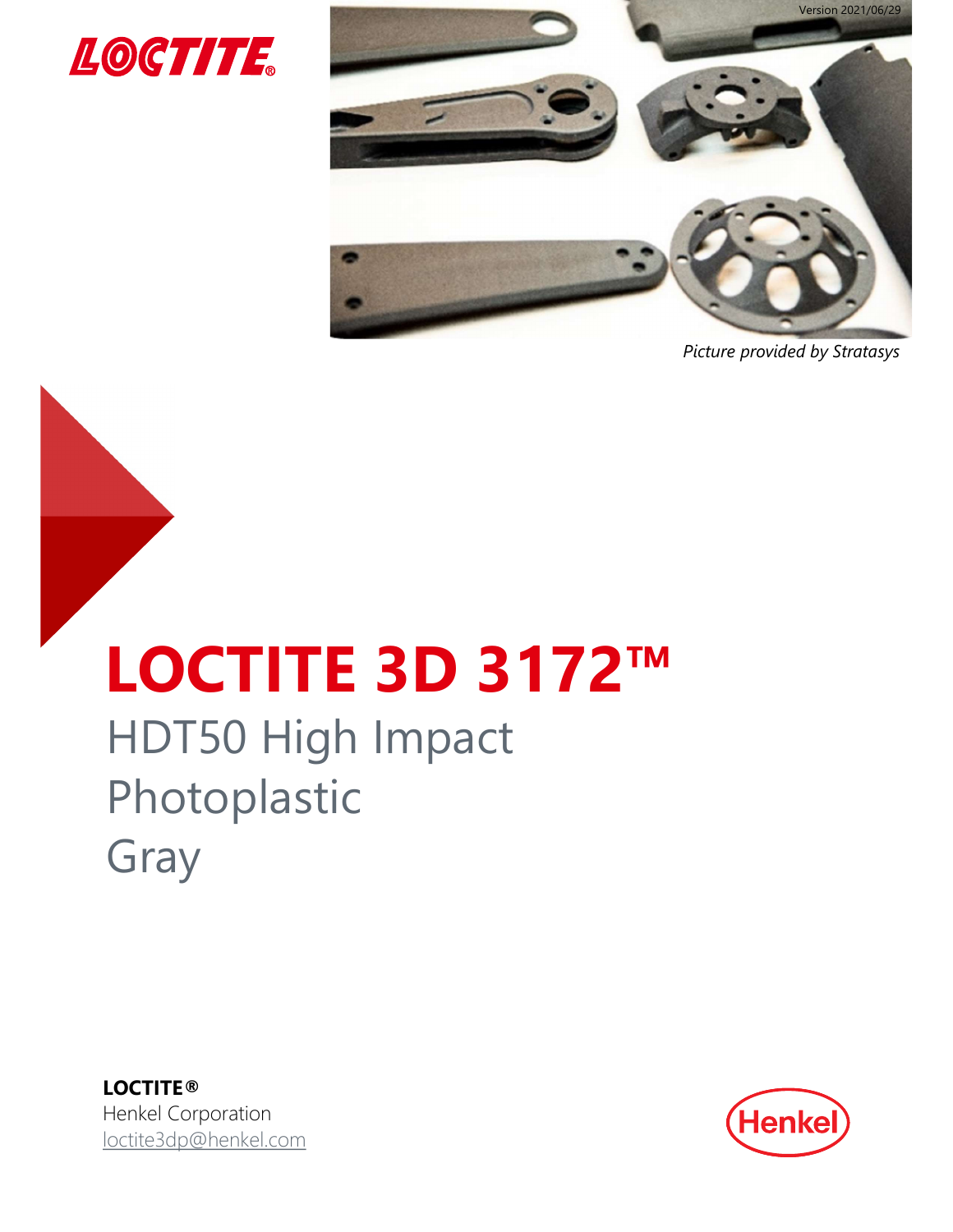



# LOCTITE 3D 3172<sup>TM</sup>  $\left(\bigtimes \right)$  Benefits:

**3172<sup>TM</sup>**<br>
HDT50 HIGH IMPACT<br>
PHOTOPLASTIC<br>
GRAY<br>
LOCTITE 3D 3172<sup>TM</sup><br>
LOCTITE 3D 3172<sup>TM</sup><br>
LOCTITE 3D 3172<sup>TM</sup><br>
LOCTITE 3D 3172 is a durable photopolymer resin that<br>
enables functional parts production where high<br>
stiff



52 HDT at 0.455 MPa (°C)

100

50



properties for each of the colors shown in this document

Elongation at Break (%)

Young's Modulus (MPa)

Tensile Stress at Break (MPa)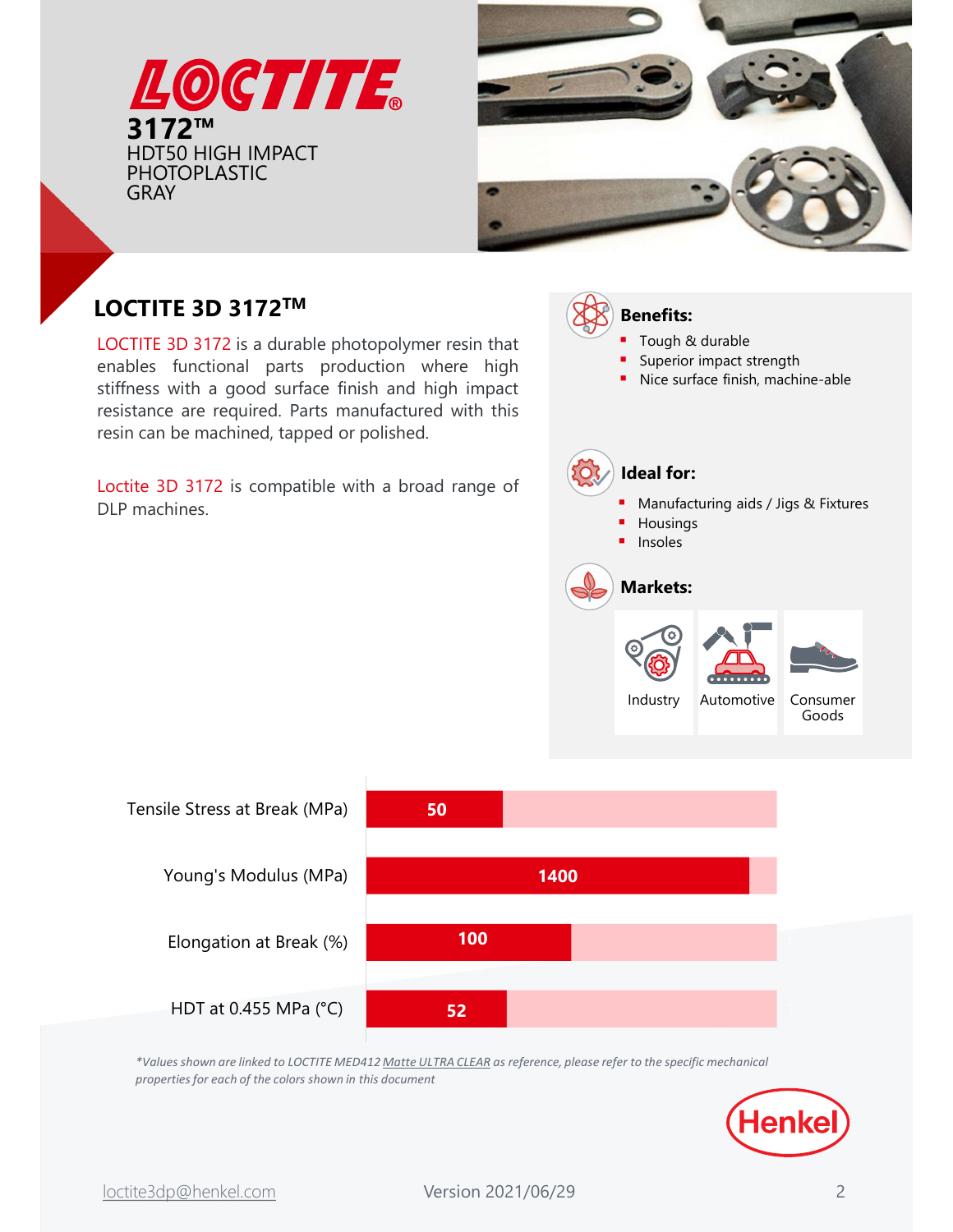



# MECHANICAL PROPERTIES

| <b>GTITE</b><br>$3172$ ™<br><b>HDT50 HIGH IMPACT</b><br><b>PHOTOPLASTIC</b><br><b>GRAY</b>                                                                                                                                                                                                                                                                   |                   |                    |                          |                              |
|--------------------------------------------------------------------------------------------------------------------------------------------------------------------------------------------------------------------------------------------------------------------------------------------------------------------------------------------------------------|-------------------|--------------------|--------------------------|------------------------------|
| <b>MECHANICAL PROPERTIES</b>                                                                                                                                                                                                                                                                                                                                 |                   |                    |                          |                              |
| <b>Mechanical Properties</b>                                                                                                                                                                                                                                                                                                                                 | <b>Measure</b>    | <b>Method</b>      | <b>Green</b>             | <b>Post Processed</b>        |
| Tensile Stress at Break                                                                                                                                                                                                                                                                                                                                      | MPa               | ASTM D638          | $32 \pm 1$ [1]           | $39 \pm 2$ [2]               |
| Tensile Stress at Yield                                                                                                                                                                                                                                                                                                                                      | MPa               | ASTM D638          | $22 \pm 1$ $^{\rm [1]}$  | $34 \pm 1^{[2]}$             |
| Young's Modulus                                                                                                                                                                                                                                                                                                                                              | MPa               | ASTM D638          | $909 \pm 36$ [1]         | $1494 \pm 18$ <sup>[2]</sup> |
| Elongation at Break                                                                                                                                                                                                                                                                                                                                          | $\%$              | ASTM D638          | $148 \pm 5$ [1]          | $105 \pm 14$ [2]             |
| <b>Other Properties</b>                                                                                                                                                                                                                                                                                                                                      |                   |                    |                          |                              |
| IZOD Impact (Notched)                                                                                                                                                                                                                                                                                                                                        | J/m               | ASTM D256          | $\overline{\phantom{a}}$ | $73 \pm 6$ [3]               |
| HDT at 0.455 MPa                                                                                                                                                                                                                                                                                                                                             | $^{\circ}$ C      | ASTM D648          |                          | 51 ± 0.7 $^{[4]}$            |
| Shore Hardness (0s, 3s)                                                                                                                                                                                                                                                                                                                                      | D                 | <b>ASTM 2240</b>   | 65, 57 [5]               | 72, 63 [6]                   |
| Water Absorption (24 hr)                                                                                                                                                                                                                                                                                                                                     | %                 | <b>ASTM 570</b>    |                          | $1.5^{[7]}$                  |
| Water Absorption (72 hr)                                                                                                                                                                                                                                                                                                                                     | %                 | <b>ASTM 570</b>    |                          | $2.1$ [7]                    |
| Water Absorption (168 hr)                                                                                                                                                                                                                                                                                                                                    | $\%$              | <b>ASTM 570</b>    |                          | $3.1$ [7]                    |
| <b>Thermal Conductivity</b>                                                                                                                                                                                                                                                                                                                                  | $mW/(m\cdot K)$   | <b>ASTM D5930</b>  |                          | 199 [8]                      |
| <b>Heat Capacity</b>                                                                                                                                                                                                                                                                                                                                         | $J/(g \cdot K)$   | ASTM D5930         |                          | $1.7 \pm 0.1$ [8]            |
| Coefficient, Thermal Expansion (m/m)/°C                                                                                                                                                                                                                                                                                                                      |                   | ASTM E831          |                          | $171 \pm 4$ [11]             |
|                                                                                                                                                                                                                                                                                                                                                              |                   |                    |                          |                              |
| <b>Liquid Properties</b>                                                                                                                                                                                                                                                                                                                                     | <b>Measure</b>    | <b>Method</b>      | <b>Value</b>             |                              |
| Viscosity at 25°C (77°F)                                                                                                                                                                                                                                                                                                                                     | cP                | ASTM D7867         | 1700 - 2000 [9]          |                              |
| <b>Liquid Density</b>                                                                                                                                                                                                                                                                                                                                        | g/cm <sup>3</sup> | ASTM D1475         | $1.1$ [10]               |                              |
| "All specimen are printed unless otherwise noted. All specimen were conditioned in ambient lab conditions at 19-23°C / 40-60% RH for at least 24 hours." ASTM Methods: D638 Type IV, 5 mm/min, D790-<br>B, 2 mm/min, D648, D256 Notched IZOD (Machine Notched), 6 mm x 12 mm, D570 0.125" x 2" Disc 24hr@ 25°C, D2240, Type "D" (0, 3 seconds), D7867, D1475 |                   |                    |                          |                              |
| <b>Internal Data Sources:</b>                                                                                                                                                                                                                                                                                                                                |                   |                    |                          |                              |
| [1]FOR21293, [2] FOR21199, [3] FOR19120 , [4] FOR19863, [5] FOR19123, [6] FOR19142, [7] FOR19125, [8] FOR26233, [9] FOR19122, [10] FOR37165, [11] FOR25783                                                                                                                                                                                                   |                   |                    |                          |                              |
|                                                                                                                                                                                                                                                                                                                                                              |                   |                    |                          |                              |
|                                                                                                                                                                                                                                                                                                                                                              |                   |                    |                          |                              |
| loctite3dp@henkel.com                                                                                                                                                                                                                                                                                                                                        |                   | Version 2021/06/29 |                          | 3                            |
|                                                                                                                                                                                                                                                                                                                                                              |                   |                    |                          |                              |

| <b>Liquid Properties</b>                      | <b>Measure</b>    | Method     | <b>Value</b>                          |  |  |
|-----------------------------------------------|-------------------|------------|---------------------------------------|--|--|
| Viscosity at $25^{\circ}$ C (77 $^{\circ}$ F) | сP                |            | ASTM D7867 1700 - 2000 <sup>[9]</sup> |  |  |
| Liquid Density                                | q/cm <sup>3</sup> | ASTM D1475 | $11^{[10]}$                           |  |  |

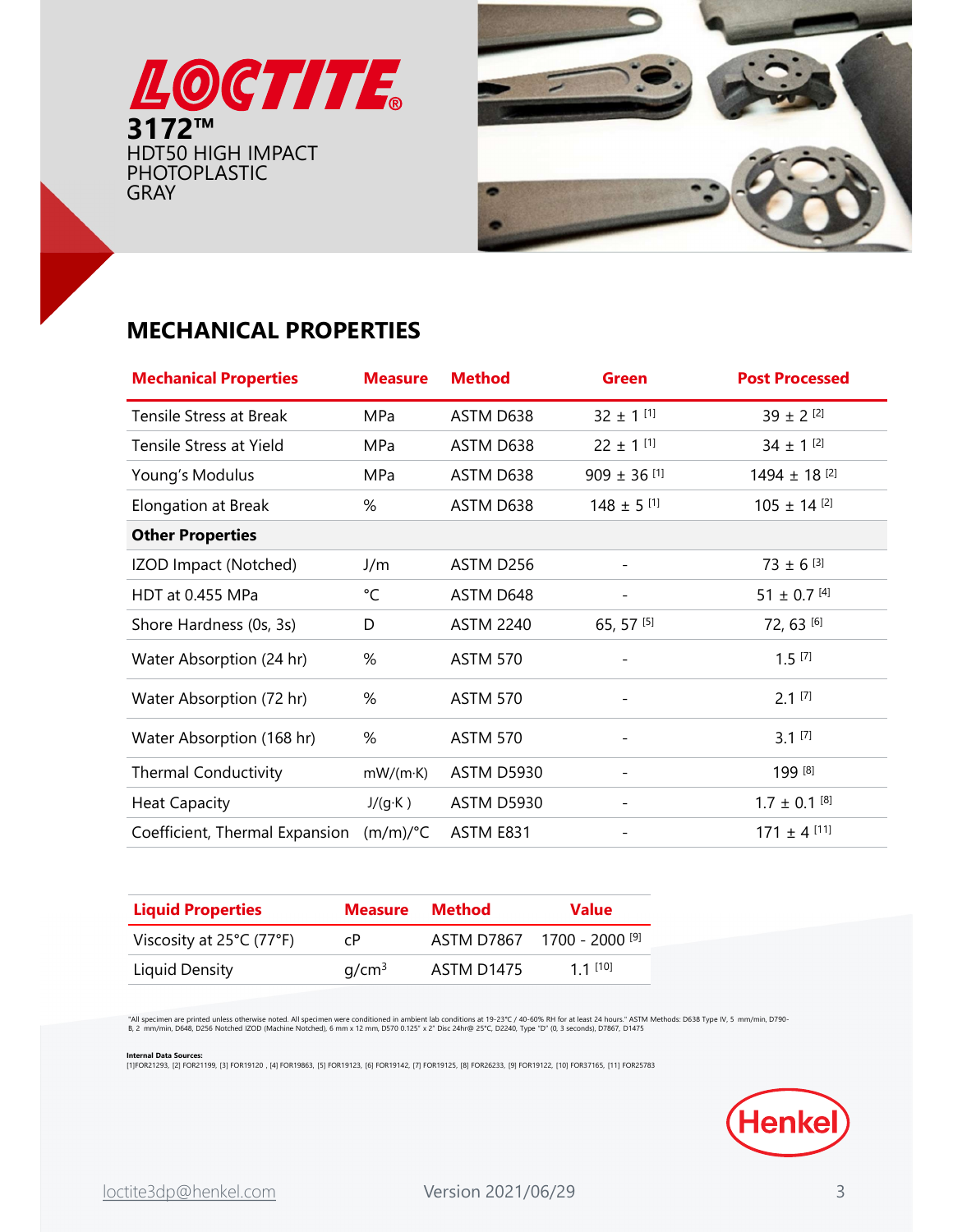



## WORKFLOW

- 
- 
- 

#### Exposure time for an intensity of 5 mW/cm²

| <b>Post Process Step</b><br>Cleaning<br>Dry<br>Wait before post curing<br><b>POST CURING</b><br>LOCTITE 3D 3172 Gray requires post curing to achieve specified properties. It is recommended that either<br>an LED or wide spectrum lamp be used to post cure parts.<br><b>UC Curing Unit</b>                                  | IPA<br>n.a.<br>n.a.<br><b>UV Source</b> |                | <b>Ultrasonic</b><br>Compressed air<br>Ambient condition | <b>Intensity</b>    | 20 <sub>s</sub><br>60 min | $\mathbf{1}$<br>-1<br>Cure time/<br>side | Air pressure (55psi)<br>Room temperature<br><b>Additional Settings</b><br>(Shelf, Output Energy) |
|--------------------------------------------------------------------------------------------------------------------------------------------------------------------------------------------------------------------------------------------------------------------------------------------------------------------------------|-----------------------------------------|----------------|----------------------------------------------------------|---------------------|---------------------------|------------------------------------------|--------------------------------------------------------------------------------------------------|
|                                                                                                                                                                                                                                                                                                                                |                                         |                |                                                          |                     |                           |                                          |                                                                                                  |
|                                                                                                                                                                                                                                                                                                                                |                                         |                |                                                          |                     |                           |                                          |                                                                                                  |
|                                                                                                                                                                                                                                                                                                                                |                                         |                |                                                          |                     |                           |                                          |                                                                                                  |
|                                                                                                                                                                                                                                                                                                                                |                                         |                |                                                          |                     |                           |                                          |                                                                                                  |
|                                                                                                                                                                                                                                                                                                                                |                                         |                |                                                          |                     |                           |                                          |                                                                                                  |
|                                                                                                                                                                                                                                                                                                                                |                                         |                |                                                          |                     | 5 min                     |                                          |                                                                                                  |
|                                                                                                                                                                                                                                                                                                                                | <b>Agent</b>                            |                | <b>Method</b>                                            |                     | <b>Duration</b>           | <b>Intervals</b>                         | <b>Additional Info</b>                                                                           |
| support structures should be removed from the printed part, and the part should then be washed. Use<br>compressed air to remove residual solvent from the surface of the material between intervals.                                                                                                                           |                                         |                |                                                          |                     |                           |                                          |                                                                                                  |
| <b>POST PROCESSING</b><br>LOCTITE 3D 3172 Gray requires post processing to achieve specified properties. Prior to post curing,                                                                                                                                                                                                 |                                         |                |                                                          |                     |                           |                                          |                                                                                                  |
|                                                                                                                                                                                                                                                                                                                                |                                         |                |                                                          |                     |                           |                                          |                                                                                                  |
| Burn in region (s):<br>Model Layer Exposure (s):                                                                                                                                                                                                                                                                               |                                         | $\overline{c}$ | 3.5                                                      | 6<br>$\overline{7}$ |                           |                                          |                                                                                                  |
| First layer time (s)                                                                                                                                                                                                                                                                                                           |                                         | 45             | 45                                                       | 45                  | $Dp$ (mm):                |                                          | 0.477                                                                                            |
| Layer Thickness (µm):                                                                                                                                                                                                                                                                                                          |                                         | 25             | 50                                                       | 100                 | Ec $(mJ/cm2)$             |                                          | 18.5                                                                                             |
| Exposure time for an intensity of 5 mW/cm <sup>2</sup>                                                                                                                                                                                                                                                                         |                                         |                |                                                          |                     |                           |                                          |                                                                                                  |
| Shake resin bottle well before usage<br>Temperature: 20°C to 35°C<br>Intensity: $3 \text{ mW/cm}^2$ to 7 mW/cm <sup>2</sup><br>٠                                                                                                                                                                                               |                                         |                |                                                          |                     |                           |                                          |                                                                                                  |
| LOCTITE 3D 3172 Gray is formulated to print optimally on industrial DLP printer. Read the safety data<br>sheet carefully to get details about health and safety instructions. Recommended print parameters:                                                                                                                    |                                         |                |                                                          |                     |                           |                                          |                                                                                                  |
|                                                                                                                                                                                                                                                                                                                                |                                         |                |                                                          |                     |                           |                                          |                                                                                                  |
| <b>PRINTER SETTINGS</b>                                                                                                                                                                                                                                                                                                        |                                         |                |                                                          |                     |                           |                                          |                                                                                                  |
|                                                                                                                                                                                                                                                                                                                                |                                         |                |                                                          |                     |                           |                                          |                                                                                                  |
| <b>WORKFLOW</b><br>Validated workflows need to be followed to achieve properties as provided in the TDS. Examples of<br>validated workflow steps are listed below. Users should defer to the most current workflow information<br>for best results which can be found at https://www.loctiteam.com/printer-validation-settings |                                         |                |                                                          |                     |                           |                                          |                                                                                                  |
| <b>HDT50 HIGH IMPACT</b><br><b>PHOTOPLASTIC</b><br><b>GRAY</b>                                                                                                                                                                                                                                                                 |                                         |                |                                                          |                     |                           |                                          |                                                                                                  |

### POST PROCESSING

| <b>Post Process Step</b> | Agent | <b>Method</b>     | <b>Duration</b>  | <b>Intervals</b> | <b>Additional Info</b> |
|--------------------------|-------|-------------------|------------------|------------------|------------------------|
| Cleaning                 | IPA   | <b>Ultrasonic</b> | 5 min            |                  |                        |
| Dry                      | n.a.  | Compressed air    | 20 <sub>s</sub>  |                  | Air pressure (55psi)   |
| Wait before post curing  | n.a.  | Ambient condition | $60 \text{ min}$ |                  | Room temperature       |

### POST CURING

|                                                                                               |                  | رے                | יט<br>$\overline{\mathsf{U}}$                            | LC (111)/ CIII <i>J</i> |                    | <b>UO.J</b>                                                                                                                                                                                                 |
|-----------------------------------------------------------------------------------------------|------------------|-------------------|----------------------------------------------------------|-------------------------|--------------------|-------------------------------------------------------------------------------------------------------------------------------------------------------------------------------------------------------------|
| irst layer time (s)                                                                           |                  | 45                | 45<br>45                                                 | $Dp$ (mm):              |                    | 0.477                                                                                                                                                                                                       |
| Jurn in region (s):                                                                           |                  | $\overline{2}$    | 3.5<br>6                                                 |                         |                    |                                                                                                                                                                                                             |
| Model Layer Exposure (s):                                                                     |                  |                   | $\overline{7}$                                           |                         |                    |                                                                                                                                                                                                             |
| <b>POST PROCESSING</b>                                                                        |                  |                   |                                                          |                         |                    |                                                                                                                                                                                                             |
| compressed air to remove residual solvent from the surface of the material between intervals. |                  |                   |                                                          |                         |                    | LOCTITE 3D 3172 Gray requires post processing to achieve specified properties. Prior to post curing,<br>support structures should be removed from the printed part, and the part should then be washed. Use |
| <b>Post Process Step</b>                                                                      | <b>Agent</b>     |                   | <b>Method</b>                                            | <b>Duration</b>         | <b>Intervals</b>   | <b>Additional Info</b>                                                                                                                                                                                      |
| Cleaning                                                                                      | IPA              |                   | <b>Ultrasonic</b>                                        | 5 min                   | -1                 |                                                                                                                                                                                                             |
| Dry                                                                                           | n.a.             |                   | Compressed air                                           | 20 <sub>s</sub>         | $\mathbf{1}$       | Air pressure (55psi)                                                                                                                                                                                        |
| Wait before post curing                                                                       | n.a.             | Ambient condition |                                                          | 60 min                  | $\mathbf{1}$       | Room temperature                                                                                                                                                                                            |
| <b>POST CURING</b>                                                                            |                  |                   |                                                          |                         |                    |                                                                                                                                                                                                             |
|                                                                                               |                  |                   | an LED or wide spectrum lamp be used to post cure parts. |                         |                    | LOCTITE 3D 3172 Gray requires post curing to achieve specified properties. It is recommended that either                                                                                                    |
|                                                                                               |                  |                   |                                                          |                         |                    |                                                                                                                                                                                                             |
| <b>UC Curing Unit</b>                                                                         | <b>UV Source</b> |                   | <b>Intensity</b>                                         |                         | Cure time/<br>side | <b>Additional Settings</b><br>(Shelf, Output Energy)                                                                                                                                                        |
| Loctite CL36                                                                                  | 405nm LED        |                   | 80 mW/cm <sup>2</sup> at 405 nm                          |                         | 20 min             | 100% top & side                                                                                                                                                                                             |

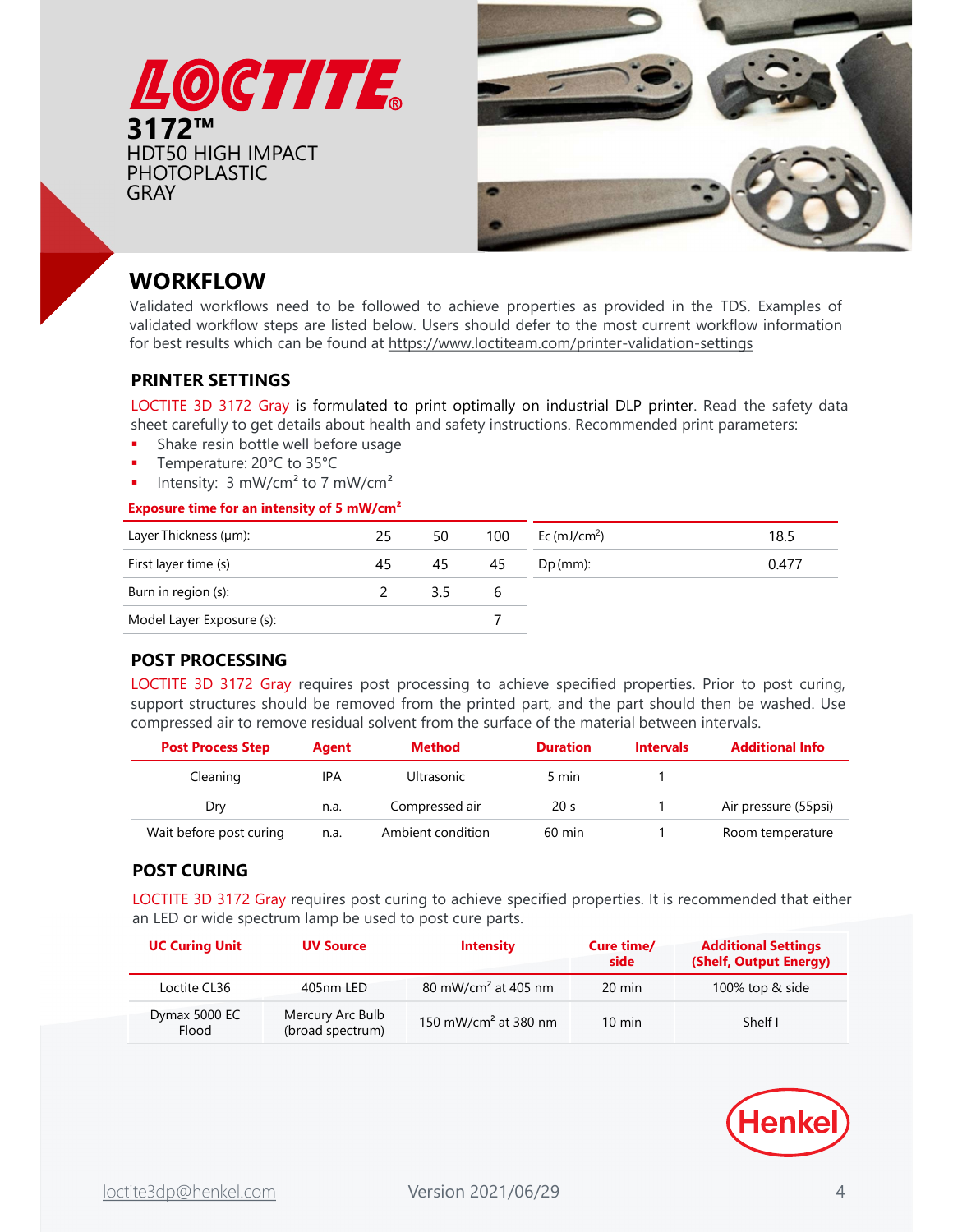



## NOTE

**3172<sup>TM</sup>**<br>**BIT22<sup>TM</sup>**<br>**BIT22<sup>TM</sup><br>
EDIT50 HIGH IMPACT<br>
GRAY<br>
EDIT50 HIGH IMPACT<br>
GRAY<br>
CRISTIC THE product can be avade on our knowledge and experience of the product as at the date of<br>
this TDS. The product can have a var** In case products are delivered by Henkel Belgium NV, Henkel Electronic Materials NV, Henkel Nederland **EXERCT:**<br> **BVCOVERTIGESTIC**<br> **BVCOVERTIGESTIGNAL CONTINUES TO THE INTERFERNAL CONTINUES TO THE INTERFERNAL CONTINUES TO THE PROCURE TO THE PROCURE TO THE PROCURE TO THE PROCURE TO THE PROCURE TO THE PROCURE TO THE PROCURE INDITE**<br> **IFACTOPLEASTIC**<br> **EXERCT CONSULTS AND THE INTERNATION OF THE INTERNATION CONSULTS ARE CONSULTS AND THE PROTOPLEASTIC THE PROTOPLEASTIC<br>
<b>IFACT CONSULTS AND THE PROTOPLEASTIC CONSULTS AND THE CONSULTS AND THE CON EVENDIOPLASTIC**<br> **EVENDIOPLASTIC**<br> **EVENDIOPLATE THE Information provided in this Technical Data Sheet (TDS) including the recommendations for use and<br>
application of the product are based on our knowledge and experience IN COTE**<br>
The information provided in this Technical Data Sheet (TDS) including the recommendations for use and<br>
this TDS. The product are based on our knowledge and experience of the product as at the date of<br>
this TDS. **NOTE**<br>The information provided in this Technical Data Sheet (TDS) including the recommendations for use and<br>this TDS. The product can have a variety of different anglications as well as differing a pplication and<br>this TDS **NOTE**<br>The information provided in this Technical Data Sheet (TDS) including the recommendations for use and<br>splication the the product are based on to dividende grant experience on the production<br>overlap conditions in you **NOTE**<br>The information provided in this Technical Data Sheet (TDS) including the recommendations for use and application of the product are based on our knowledge and experience of the product as at the date of more than t **NOTE**<br>**Romation** provided in this Technical Data Sheet (TDS) including the recommendations for use and application of the product are based on our knowledge and experience of the product as at the date of this IDS. The pr **NOTE**<br>The information provided in this Technical Data Sheet (TDS) including the recommendations for use and<br>application of the product car have a variety of different applications as well as different papilcation and<br>exac **NOTE**<br>
The information provided in this Technical Data Sheet (TDS) including the recommendations for use and<br>
popicalization of the product are based on our knowledge and experience of the products as the date of<br>
whister **NOTE**<br>**ROTE** information provided in this Technical Data Sheet (TDS) including the recommendations for use and<br>application of the product can have a variety of different applications as well as differing application and<br>w The information provided in this Technical Data Sheet (TDS) including the recommendations of the product as at the date of this probably as a the date of this probably as in the absolut of this product as a the date of the The information provided in this Technical Data Sheet (TDS) including the recommendations for use and this TDS. The product can have a verific strate in plications are verification and this TDS. The product can have a veri

she were the more than the concerned by the more than the more of the more than the more than the more than the more than the more than the more than the more than the more than the more than the sum of the more than the s

Inc. the nonlowing disculture is applicable.<br>
The data contained herein are furnished for information only and are believed to be reliable. We cannot<br>
assume responsibility for the sults obtained by others over whose metho Inverties the content material material material material material in the content of the symbol and the product material in the product methaning populations in your environment that are beyond out control. Hence it is the the sumability of our product for the production processes and containing in respect of which you use<br>owe prior trials to confirm such for the production processes and results. We strongly recommend that you cany<br>owe herei them ass well as the internaled application of the product we have the results we strongly recommend that you carry out your<br>town prior trials to confirm such suitability of our product. We strongly recommend that you carr own prior trais to confirm such suitability of our product. <sup>2</sup><sup>22</sup> worseless of any production of the production of the methods methods in the confirmed any product is excluded, except in chemic recommendation is persiona Any liability in respect of the information in the Technical Data Sheet or any other written or oral transmission from the method of the information of oral of the precision of the protocol and except in relation to death nextrained that the state of the state of the may be interested in the the handling and except if one and except in relations of the presented by our negligence and any liability under any applicable mandatory product liab Hence Corporation is the content of the corporation is expressed by our negligence and any liability under any<br>papelicalle mandatory product liability law.<br>
In case products are delivered by Henkel Belgium NV, Henkel Elect and execution of the method of the method and the state of the method include and the set products are delivered by Henkel Rathan IV, Henkel Technologies France SAS and Henkel France SA please additionally note the followi primation is the methodologies frames SAS and Henkel Electronic Materials NV, Henkel Nederland<br>BV, Henkel Technologies frames SAS and Henkel France SA please additionally note the following:<br>In case Henkel would be neverth In case products are delivered by Henkel Belgium NV, Henkel Electronic Materials NV, Henkel Nederland<br>IPS, Henkel Technologies France SAS and Henkel France SA please additionally note the following:<br>In case Henkel would b By Henkel Technologies France SAS and Henkel France SA please additionally note the following:<br>In case Henkel would be nevertheless held liable, on whatever legal ground, Henkel's liability will in no<br>event exceed the amou In case Henkel would be nevertheless held liable, on whatever legal ground, Henkel's liability will in no<br>
in case products are delivered by Henkel Colombiana, S.A.S. the following disclaimer is applicable:<br>
In case produc record the amount of the concerned delivery,<br>In as e products are delivered by Henkel Colombiana, S.A.S. the following disclaimer is applicable.<br>In the information provided in this Technical Data Sheet (TDS) including the In case products are delivered by Henkel Colombiana, S.A.S. the following disclaimer is applicable.<br>The information provided in this fechnical Data Sheet (TDS) including the recommendations for use and<br>this fits. However t applications. application of the product are based on ur knowledge and experience of the product<br>min TDS. Henkel is not liable for the suitability of our product for the product<br>conditions in respect of which you use them, as well as th this TDS. Henkel Except as otherwise noted, all trademarks in this document are trademarks of Henkel Corporation in the production in the production in the Technical applications and results. We strongly recommend that you conditions in respect of which you use them. It is well as the intended applications and results. We<br>compute the more transition with the second of the information in the Technical Data Sheet or any other written or oral<br>A